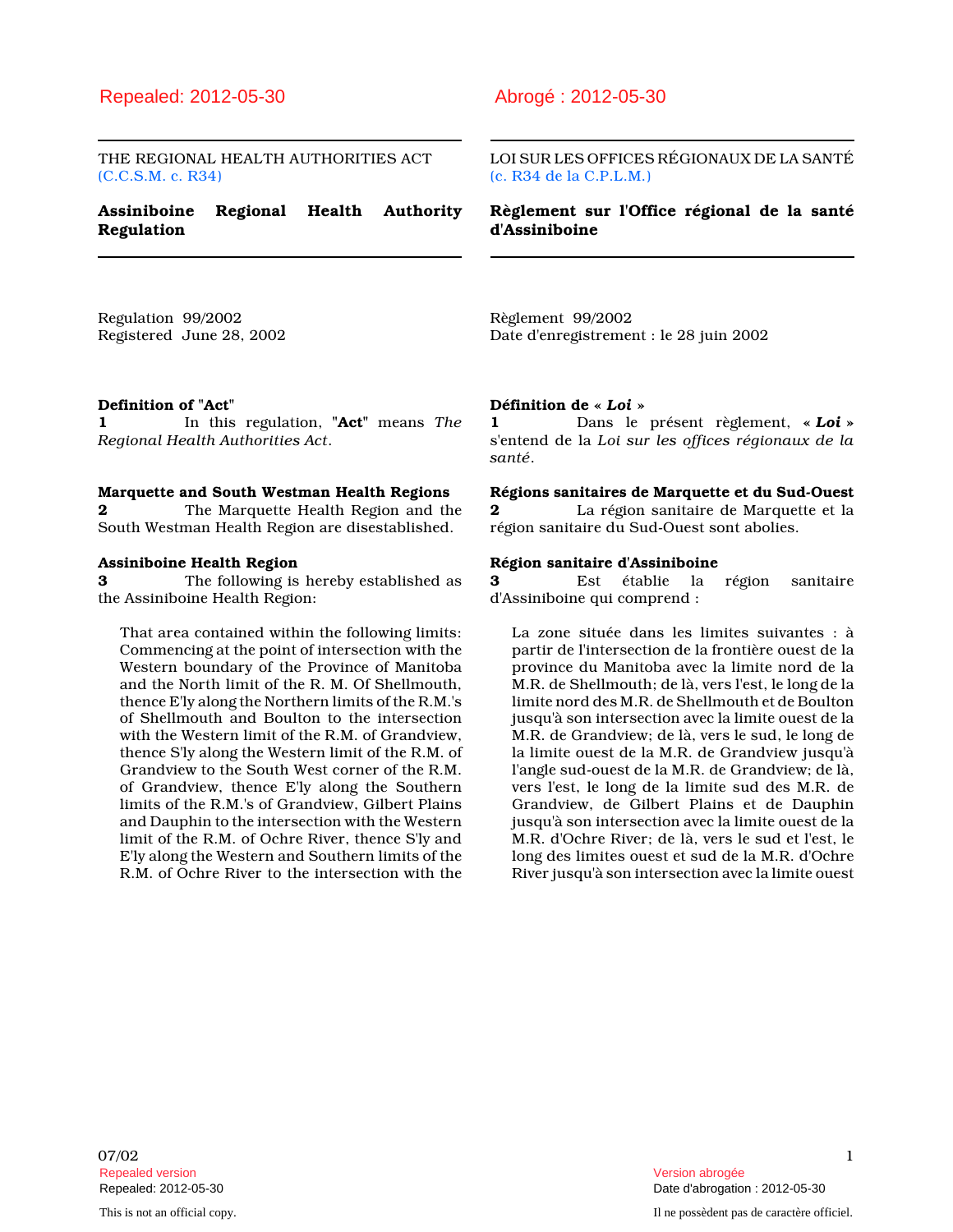Western limit of the R.M. of McCreary, thence S'ly and E'ly along the Western and Southern limits of the R.M. of McCreary to the South East corner of th e R.M. of McCreary, thence E'ly, S'ly and W'ly along the Northern, Eastern and Southern limits of the R.M. of Glenella to its intersection with the Eastern limit of the R.M. of Lansdowne, thence S'ly along the Eastern limits of the R.M.'s of Lansdowne and North Cypress to the intersection with the Northern limit of the R. M. of Victoria, thence E'ly along the North limits of the R. M.'s of Victoria and South Norfolk to the North East corner of the R. M. of South Norfolk , thence S'ly and W'ly along the Eastern and Southern limits of the R.M. of South Norfolk to the South East corner of the R. M. of Victoria, thence W'ly along the Southern limit of the R.M. of Victoria to the most N'ly of the North East corners of the R.M. of Argyle, thence S'ly along the Eastern limits of the R.M.'s of Argyle and Roblin to the intersection with the Southern boundary of the Province of Manitoba, thence W'ly and N'ly along the Southern and Western boundaries of said Province to the point of commencement. Excepting thereout the City of Brandon and the R.M.'s of Cornwallis, Elton and Whitehead.

#### Amalgamation of Marquette and South Westman authorities

4 The Marquette Regional Health Authority Inc. and the South Westman Regional Health Authority Inc. are amalgamated and a new authority named the "Assiniboine Regional Health Authority" is established for the Assiniboine Healt h Region.

#### Marquette and South Westman authorities and boards disestablished

**5** The Marquette Regional Health Authority Inc. and the South Westman Regional Health Authority Inc. are disestablished and their boards are dissolved.

#### Interim board

6 An interim board of the new Assiniboine Regional Health Authority appointed under subsection 51(8) of the Act is to consist of not more than 15 members. The Boards of Directors Regulation under the Act does not apply to the interim board.

de la M.R. de McCreary; de là, vers le sud et l'est, le long des limites ouest et sud de la M.R. de McCrear y jusqu'à l'angle sud-est de la M.R. de McCreary; de là, vers l'est, le sud et l'ouest, le long des limites nord, est et sud de la M.R. de Glenella jusqu'à son intersection avec la limite est de la M.R. de Lansdowne; de là, vers le sud, le long de la limite est des M.R. de Lansdowne et de North Cypress jusqu'à son intersection avec la limite nord de la M.R. de Victoria; de là, vers l'est, le long de la limite nord des M.R. de Victoria et de South Norfolk jusqu'à l'angle nord-est de la M.R. de South Norfolk; de là , vers le sud et l'ouest, le long des limites est et sud de la M.R. de South Norfolk jusqu'à l'angle sud-est de la M.R. de Victoria; de là, vers l'ouest, le long de la limite sud de la M.R. de Victoria jusqu'à l'angle nord-est le plus au nord de la M.R. d'Argyle; de là , vers le sud, le long de la limite est des M.R. d'Argyle et de Roblin jusqu'à son intersection avec la frontière sud de la province du Manitoba; de là, vers l'ouest et le nord, le long des frontières sud et ouest de la province du Manitoba jusqu'au point de départ; à l'exception de la ville de Brandon et des M.R. de Cornwallis, d'Elton et de Whitehead.

### Fusion des offices de Marquette et de South Westman

4 L'Office régional de la santé de Marquette inc. et l'Office régional de la santé du Sud-Ouest inc. sont fusionnés, et il est établi pour la région sanitaire d'Assiniboine un nouvel office appelé « Office régional de la santé d'Assiniboine ».

# Dissolution des offices de Marquette et de South Westman et révocation de leurs conseils d'administration

5 L'Office régional de la santé de Marquette inc. et l'Office régional de la santé du Sud-Ouest inc. sont dissous et leurs conseils d'administration sont révoqués.

# Conseil d'administration provisoire

6 Le conseil d'administration provisoire nommé à l'égard de l'Office régional de la santé d'Assiniboine en vertu du paragraphe 51(8) de la Loi se compose d'un maximum de quinze membres. Le Règlement sur les conseils d'administration pris en application de la Loi ne s'applique pas au conseil d'administration provisoire.